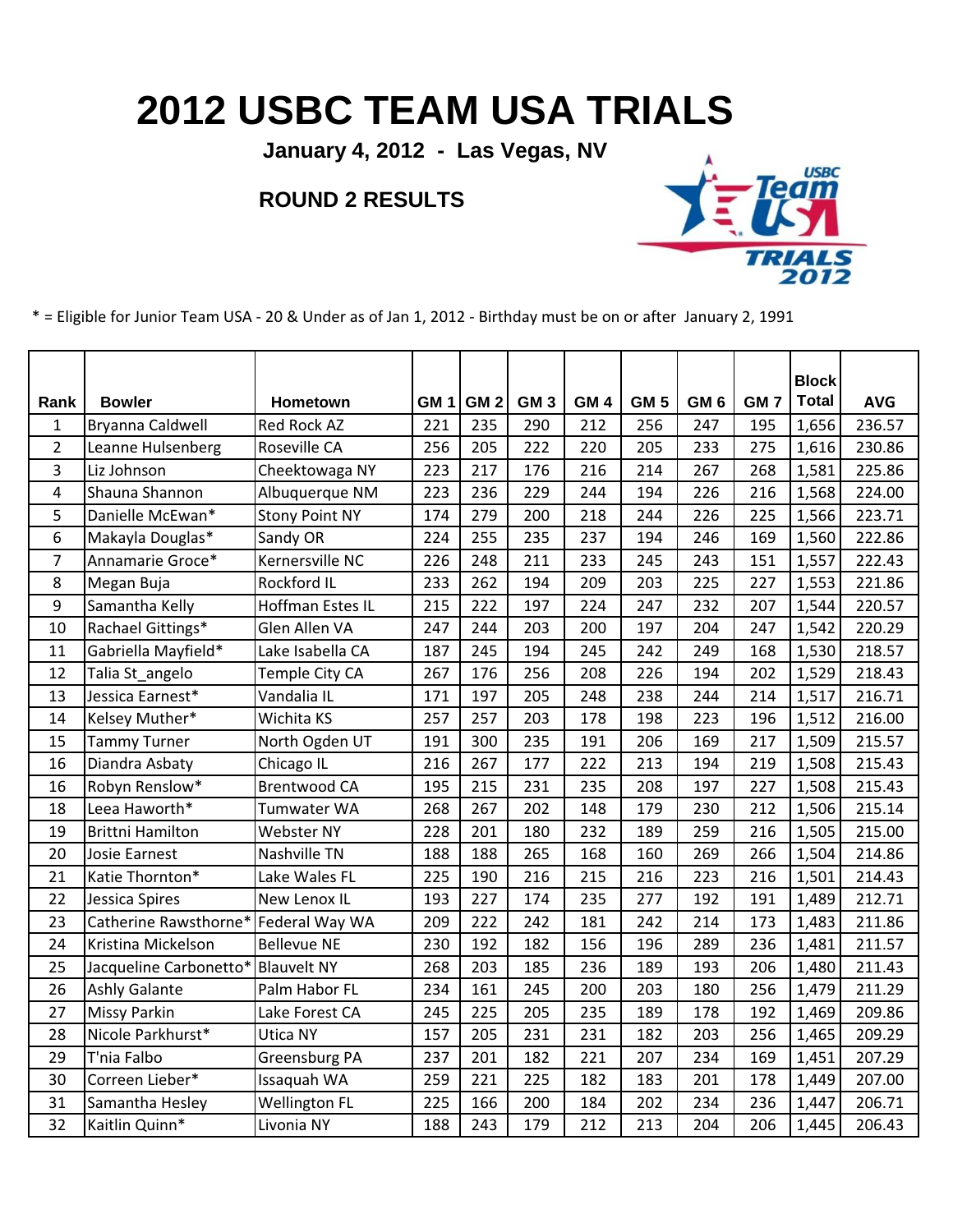| 33 | Shannon Pluhowsky      | <b>Kettering OH</b>    | 213 | 216 | 189 | 225 | 203 | 225 | 173 | 1,444 | 206.29 |
|----|------------------------|------------------------|-----|-----|-----|-----|-----|-----|-----|-------|--------|
| 34 | <b>Kim Carper</b>      | Fort Ripley MN         | 211 | 224 | 194 | 212 | 191 | 180 | 217 | 1,429 | 204.14 |
| 35 | Sydney Brummett*       | Fort Wayne IN          | 194 | 193 | 204 | 215 | 226 | 218 | 178 | 1,428 | 204.00 |
| 36 | <b>Kim Yioulos</b>     | Rochester NY           | 233 | 205 | 227 | 179 | 212 | 171 | 197 | 1,424 | 203.43 |
| 37 | Amanda Fry*            | Antelope CA            | 212 | 160 | 252 | 188 | 151 | 223 | 237 | 1,423 | 203.29 |
| 38 | Brandi Stephens*       | Lahoma OK              | 135 | 181 | 182 | 243 | 213 | 238 | 223 | 1,415 | 202.14 |
| 39 | Kara Richard*          | Tecumseh MI            | 215 | 170 | 159 | 202 | 234 | 224 | 202 | 1,406 | 200.86 |
| 40 | Michelle Hunzaker*     | Cary NC                | 152 | 193 | 214 | 255 | 167 | 198 | 221 | 1,400 | 200.00 |
| 41 | Kristina Frahm         | Oswego IL              | 182 | 215 | 192 | 172 | 223 | 197 | 218 | 1,399 | 199.86 |
| 42 | Kayla Johnson          | Washington IL          | 204 | 171 | 201 | 213 | 242 | 196 | 170 | 1,397 | 199.57 |
| 43 | Ashley Rucker*         | <b>Bartlesville OK</b> | 157 | 227 | 237 | 188 | 194 | 168 | 225 | 1,396 | 199.43 |
| 44 | Addileen Pointer       | <b>Highland MI</b>     | 208 | 212 | 177 | 213 | 204 | 174 | 207 | 1,395 | 199.29 |
| 45 | Brandi Branka          | Momence IL             | 196 | 214 | 181 | 224 | 214 | 196 | 168 | 1,393 | 199.00 |
| 46 | Kaitlin Mayall*        | Chula Vista CA         | 160 | 189 | 172 | 246 | 188 | 185 | 246 | 1,386 | 198.00 |
| 47 | Brittany Hillman*      | Pleasanton CA          | 181 | 213 | 218 | 184 | 203 | 182 | 204 | 1,385 | 197.86 |
| 48 | Elise Bolton*          | Merritt Island FL      | 192 | 196 | 257 | 213 | 167 | 163 | 192 | 1,380 | 197.14 |
| 49 | Sara DiScioscia        | Hampton VA             | 173 | 215 | 210 | 215 | 207 | 174 | 180 | 1,374 | 196.29 |
| 49 | <b>Brandy Silva</b>    | Albuquerque NM         | 211 | 221 | 214 | 183 | 180 | 176 | 189 | 1,374 | 196.29 |
| 51 | Alexis Ijams*          | Wichita KS             | 216 | 213 | 203 | 202 | 204 | 172 | 163 | 1,373 | 196.14 |
| 52 | <b>Holly Harris*</b>   | Long Prairie MN        | 154 | 203 | 224 | 254 | 192 | 179 | 165 | 1,371 | 195.86 |
| 53 | Suzana Signaigo        | Wichita KS             | 203 | 173 | 184 | 140 | 244 | 220 | 203 | 1,367 | 195.29 |
| 54 | Nicole Trudell*        | Coventry RI            | 226 | 194 | 167 | 200 | 172 | 229 | 173 | 1,361 | 194.43 |
| 55 | Sarah Lokker*          | New Baltimore MI       | 218 | 214 | 200 | 230 | 203 | 164 | 124 | 1,353 | 193.29 |
| 56 | <b>Hilary Aycock</b>   | Raleigh NC             | 178 | 153 | 160 | 213 | 205 | 233 | 201 | 1,343 | 191.86 |
| 57 | Erin McCarthy          | Omaha NE               | 178 | 214 | 181 | 232 | 202 | 135 | 200 | 1,342 | 191.71 |
| 58 | Amanda Falk            | <b>Tucson AZ</b>       | 214 | 175 | 179 | 179 | 181 | 162 | 250 | 1,340 | 191.43 |
| 59 | Christina Halen*       | Kennesaw GA            | 204 | 142 | 157 | 179 | 197 | 234 | 226 | 1,339 | 191.29 |
| 60 | <b>Elysia Current</b>  | Ephrata PA             | 194 | 179 | 151 | 203 | 217 | 170 | 220 | 1,334 | 190.57 |
| 61 | Marissa Martinek       | Albany NY              | 138 | 181 | 191 | 207 | 190 | 192 | 232 | 1,331 | 190.14 |
| 62 | Natalie Goodman*       | O'Fallon IL            | 157 | 161 | 199 | 214 | 178 | 218 | 198 | 1,325 | 189.29 |
| 63 | Ashley Dunn*           | Palmdale CA            | 159 | 194 | 183 | 213 | 187 | 193 | 193 | 1,322 | 188.86 |
| 64 | Lisa Macallister       | Kemp TX                | 198 | 189 | 168 | 164 | 198 | 195 | 209 | 1,321 | 188.71 |
| 65 | Kimi Davidson*         | Irving TX              | 172 | 202 | 189 | 184 | 185 | 171 | 205 | 1,308 | 186.86 |
| 66 | Melissa Lachanski*     | Albany NY              | 246 | 215 | 190 | 135 | 147 | 157 | 206 | 1,296 | 185.14 |
| 67 | Christina Brown*       | Vacaville CA           | 197 | 169 | 170 | 181 | 208 | 200 | 157 | 1,282 | 183.14 |
| 68 | Shelly Goodwin*        | Palm City FL           | 156 | 182 | 180 | 214 | 195 | 185 | 154 | 1,266 | 180.86 |
| 69 | Emily Huddleston*      | Omaha NE               | 194 | 179 | 211 | 205 | 184 | 138 | 146 | 1,257 | 179.57 |
| 70 | Karlie Loop*           | Menifee CA             | 178 | 191 | 210 | 154 | 197 | 165 | 152 | 1,247 | 178.14 |
| 71 | Natalie Jimenez*       | Rowland Heights CA     | 201 | 207 | 205 | 149 | 157 | 185 | 142 | 1,246 | 178.00 |
| 71 | <b>Courtney Varin</b>  | West Warwick RI        | 140 | 144 | 192 | 188 | 194 | 219 | 169 | 1,246 | 178.00 |
| 73 | Amy Chirico            | Hazleton PA            | 169 | 181 | 189 | 203 | 169 | 129 | 192 | 1,232 | 176.00 |
| 74 | Brittani Scruggs-barbe | Pikeville KY           | 203 | 160 | 177 | 155 | 194 | 170 | 168 | 1,227 | 175.29 |
| 75 | Kalyn Washburn         | <b>Tucson AZ</b>       | 157 | 198 | 183 | 135 | 168 | 174 | 189 | 1,204 | 172.00 |
| 76 | Kayla Endicott         | Hutto TX               | 219 | 164 | 154 | 183 | 136 | 172 | 158 | 1,186 | 169.43 |
| 77 | Catherine Mullen*      | Kissimmee FL           | 172 | 163 | 171 | 180 | 148 | 149 | 189 | 1,172 | 167.43 |
| 78 | Courtney Schultz*      | Hacienda Heights CA    | 145 | 143 | 194 | 161 | 152 | 165 | 191 | 1,151 | 164.43 |
| 79 | Jacqueline Nicosia     | Cheektowaga NY         | 136 | 177 | 191 | 157 | 182 | 170 | 129 | 1,142 | 163.14 |